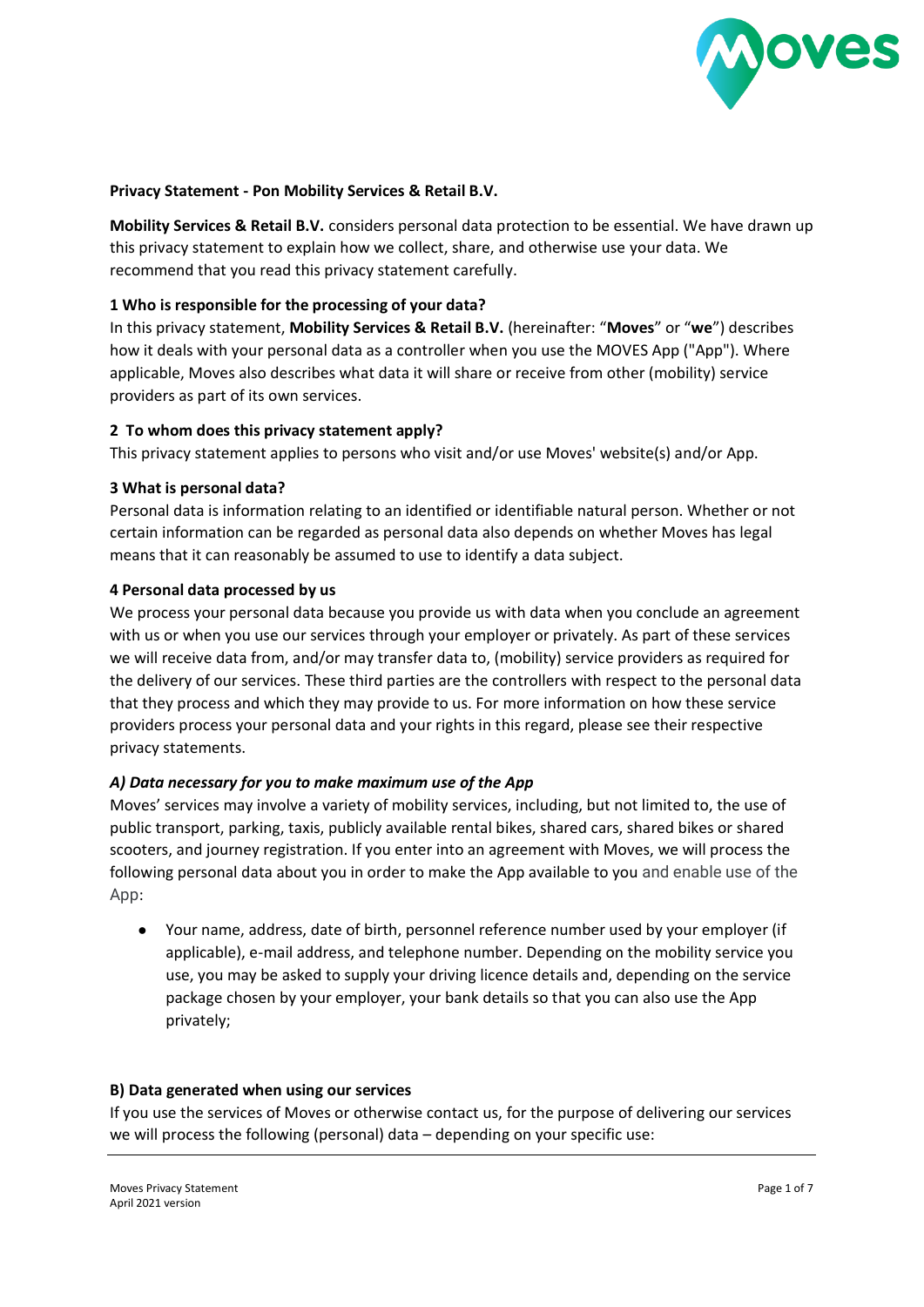

- Data you use to access the App, such as your user name, PIN code and password (we will not, of course, know your password; it will be stored encrypted and not be accessible to us);
- Data about the use of the App tickets issued to you, such as time, location, route, class, and cost of your journey transaction.
- Your communication preferences and settings;
- If applicable, data that we process to give you personalised travel advice in the App, such as time, location, route, and cost of your planned journey transaction.
- Surfing behaviour, recorded on the basis of our own observations or cookies. Examples include data relating to your peripheral equipment, such as a MAC address, an IP address or other number, and the pages you visited;
- Customer satisfaction data such as your answers or feedback to our surveys;
- Data about your use of our customer service.

## **C) Data we receive from (mobility) service providers affiliated with us**

If applicable, we will receive data from other providers of mobility services that you can use with the App. We may link data about the use of the App. For example, we may link your check-in and checkout transactions so as to display the journey information in the App. This is also where you can retrieve information about other journeys you have made.

The data that we may receive from other (mobility) service providers and which is necessary for the delivery of our services includes, in particular:

- The time, location, route, class, and cost of a journey transaction.
- Data on the status of a payment including, but not limited to, method of payment, status of payment, direct debit authorisation for an amount to be specified later, or a payment reversal.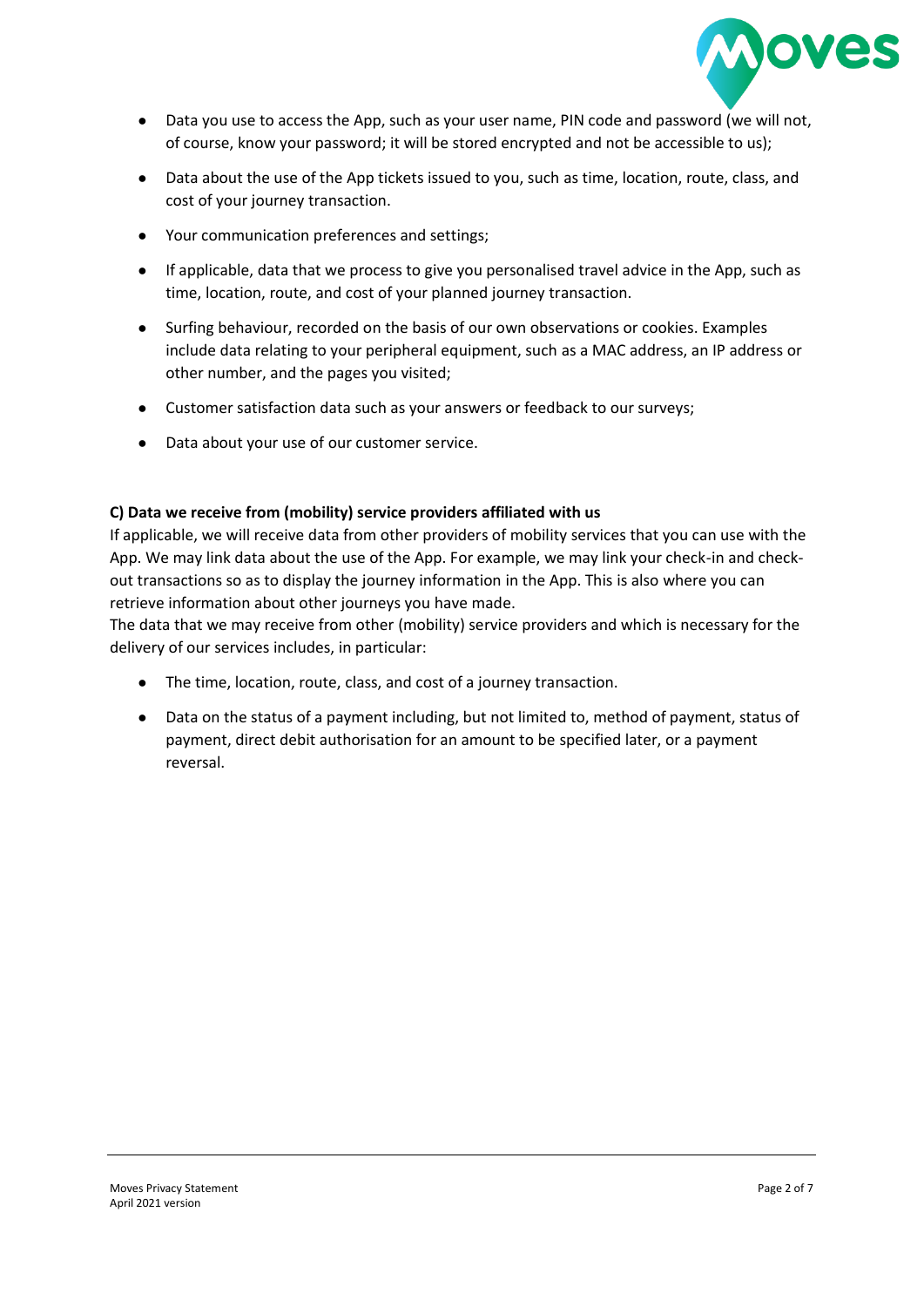

# **D) Data required to identify you for the use of shared scooters or shared cars**

As a user of the App, you can choose to travel using a shared scooter or shared car. In order to ensure that you are authorised to drive these vehicles, we will need to verify your identity and the validity of your driving licence. To make it as easy as possible for you, we will ask you for a redacted copy of your driving licence (follow the instructions in the App on how to obscure your Citizen Service Number and signature and the machine readable zone, i.e. the number strip numbers at the bottom of your driving licence), to scan it using the App, and then to make a 'selfie'. We will then compare the photo in the driving licence with the selfie by means of a technical analysis in order to establish that the ID shown is in fact your ID. The validation of your identity is carried out by our partner Onfido. Before processing this data, we will ask your consent in the App. We may also have the validity of your driving licence and corresponding driving authorisation confirmed by the Netherlands Vehicle Authority (RDW). We will immediately delete the scanned copy of your driving licence and photo once we have established your identity/driving authorisation. So we will not keep it for longer than is strictly necessary, or use it for other purposes.

If the scanning method described above does not work or you do not want to use it, then we can also check your data with you in another way. You can contact us by video call (which will not be recorded/stored) or visit us on site. To do so, follow the instructions in the App.

For the use of these services, we will take the following details from your driving licence: driving licence number, expiry date, country, and the vehicle class you are allowed to drive. If necessary, we will share the outcome of the verification of your identity and driving authorisation with the specific service that you wish to use. We do all this to prevent you from potentially driving a vehicle illegally or to prevent/recover any damage caused by fraud, theft or other misuse of the vehicles made available to you.

## **5. Processing: legal grounds and legitimate interests**

The personal data is processed on the basis of the following legal grounds:

- 1. Consent;
- 2. Performance of a contract with you;
- 3. Statutory obligation;
- 4. Performance of a task carried out in the public interest.
- 5. Legitimate interests of Moves or a third party.

Legitimate interests include, but are not limited to, safety and security, fraud and crime prevention, IT management, research and analysis of our products or services, business administration, legal affairs, and internal data management.

## **6. Purposes of personal data processing**

We process your personal data with due care. We will only use data necessary to provide our services. Moves will process your personal data for the purposes set out below. The number or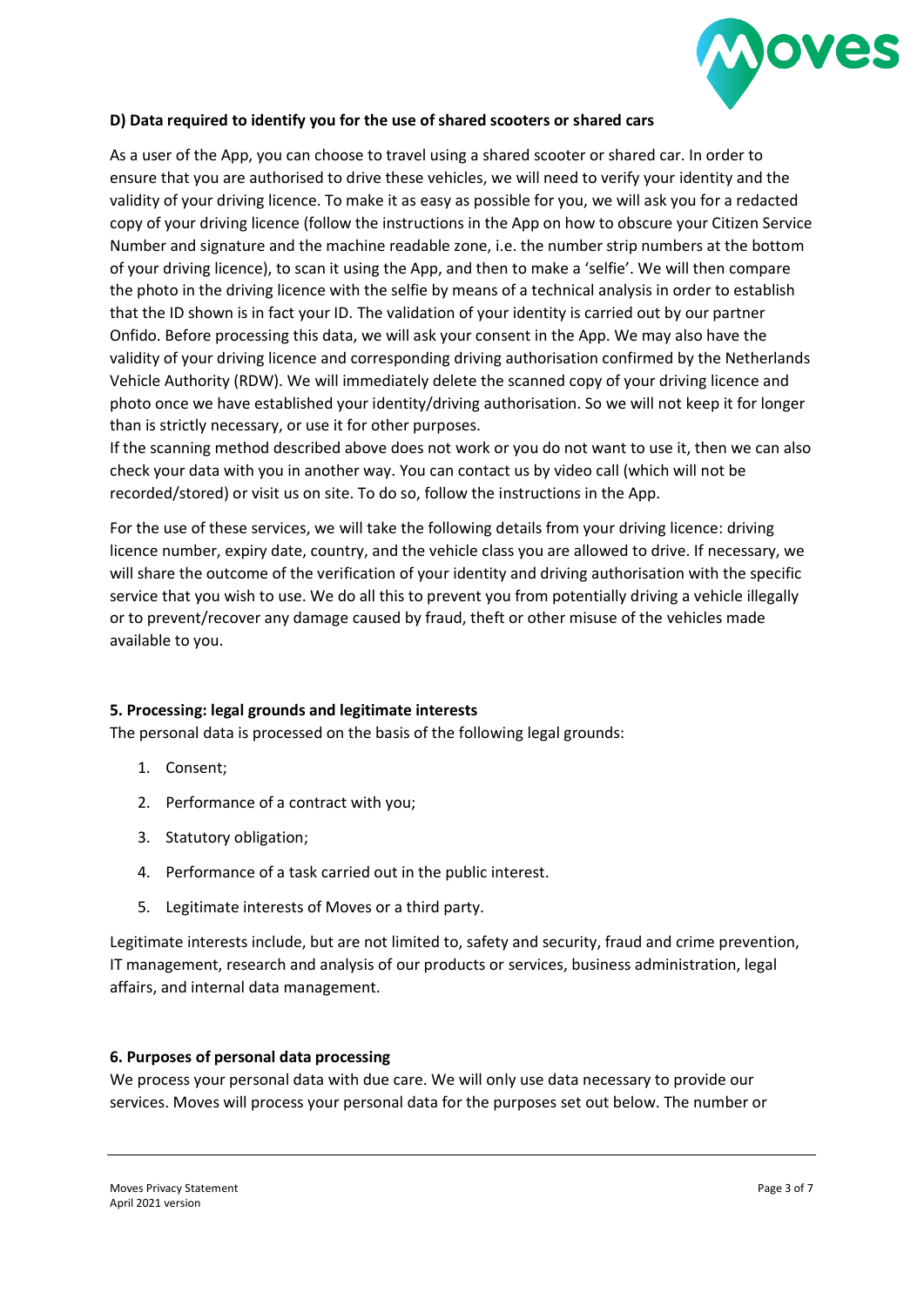

numbers given after each of the purposes listed corresponds to the ground or grounds referred to in article 5 of this privacy statement.

# *A) Purposes for Moves app*

- To keep accounts and records of the use of your Moves app so as to meet financial and tax obligations, including (collective) invoicing and collection of the use of the services via the Moves app [ground 2 or 3]
- To inform and communicate with you and/or your employer and to provide service (such as via the service desk) [ground 2 or 5];
- To process and report to you and/or your employer (through management information) on transactions and journeys made using (mobility) services booked via the Moves app. The information submitted to your employer and the personal data processed for management information purposes will not be directly traceable to you [ground 2 or 5];
- To provide the Moves app user and/or employer with information about the transactions entered into and associated costs. Private transactions and details of business transactions will be visible only to the user [ground 2];

## *B) General purposes*

- To build up and maintain customer relationships, including maintaining the direct relationships between Moves and its service partners [ground: 2 or 5];
- To offer customer services, including services with regard to the purchase of products and services and dealing with complaints and requests [ground: 2];
- In certain cases, to communicate with service partners from our network in order to proactively contact users in the event of any defect or disruption [ground: 2 or 5];
- To process personal data into internal management information [ground 2 or 5];
- To conduct market research , including measuring customer satisfaction, so as to improve our business operations, brands, products and services [ground: 5];
- To perform statutory obligations, settle disputes. and enforce our rights and agreements [ground: 2, 3 or 5];
- To improve data quality by using address validation technologies [ground: 5];
- To analyse cookies from our website(s). We do this in order to tailor the content of our communications to your personal preferences to the maximum possible extent [ground: 1 or 5].

# **7. No processing of data of persons aged under 16**

We do not intend to collect data from persons aged under 16. We advise parents to monitor their children's (online) activities so as to prevent their personal data from being processed by Moves. App users must be at least 16 years of age or older.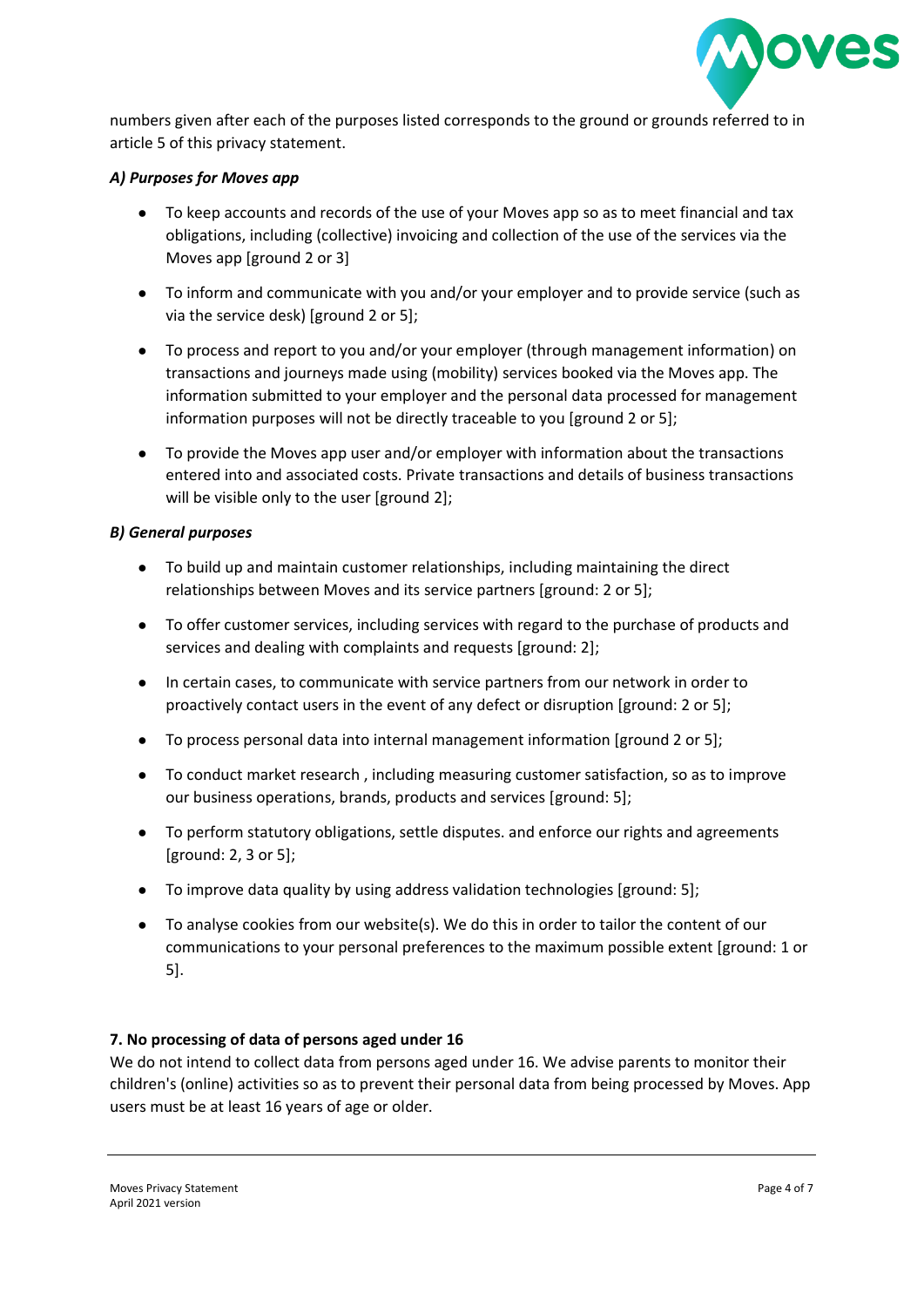

# **8. Sharing data with third parties**

Moves will share your personal data with third parties in a number of cases for a number of reasons, including those set out below. The number or numbers given after each of the purposes listed corresponds to the ground or grounds referred to in article 5 of this privacy statement.

- If necessary, Moves will share your data with your employer so as to allow your employer to use the data to pay your invoice and to obtain information about your business travel movements. [ground: 2].
- with authorised service partners from Moves' distribution network, for example to ensure a smooth payment process, check the validity of your driving licence, or keep you informed of new products by email. [ground: 1, 2 or 5];
- if we are legally obliged or authorised to transfer personal data to a third party [ground: 3];
- if we suspect a violation of the rights of a third party or a criminal offence or abuse, we may share personal data with third parties that have a legitimate interest in receiving it or with bodies that serve the public interest. These may include enforcement authorities such as the Public Prosecutor's Office or regulatory authorities [ground: 3, 4 or 5];
- with parties that help us deliver our services and which are not data processors, such as payment services providers, accountants or (legal) advisers. [ground: 2, 5];
- for business-economic purposes, such as the sale of business operations [ground: 5];

Moves uses the services of third parties that act as 'processors, including hosting services and research firms, for the purpose of conducting market research or customer satisfaction surveys. If these third parties are to be regarded as processors as defined in applicable data protection laws, Moves will make arrangements with them in writing. These service providers will then process personal data only in accordance with the instructions issued by Moves and under its control.

If personal data is transferred to a recipient abroad, this will normally be a recipient in a country that offers a level of data protection deemed appropriate by the European Commission. If personal data is transferred to a recipient in a country that does not offer an appropriate level of data protection, Moves will ensure that the legally required safeguards are in place. If you wish to receive further information about the transfer of your personal data to countries outside the European Economic Area, please contact Pon's Data Protection Officer (see article 14).

## **9. Analytical, statistical and scientific processing**

We may process your data for market research, for historical analyses to identify data trends and correlations, or to contribute to research for social and/or scientific purposes or to improve road safety.

This data can, for example, be processed to produce real-time information about weather conditions for road safety purposes, or be shared with parties that process information about the quality and use of roads, for example to combat congestion or for road maintenance. We may share your data with parties within the Pon Group and, where appropriate, third parties for those purposes. This data may comprise travel movements, modes of transport used, times, transfer locations, costs, preferences, customer service contacts or customer satisfaction surveys. We will take appropriate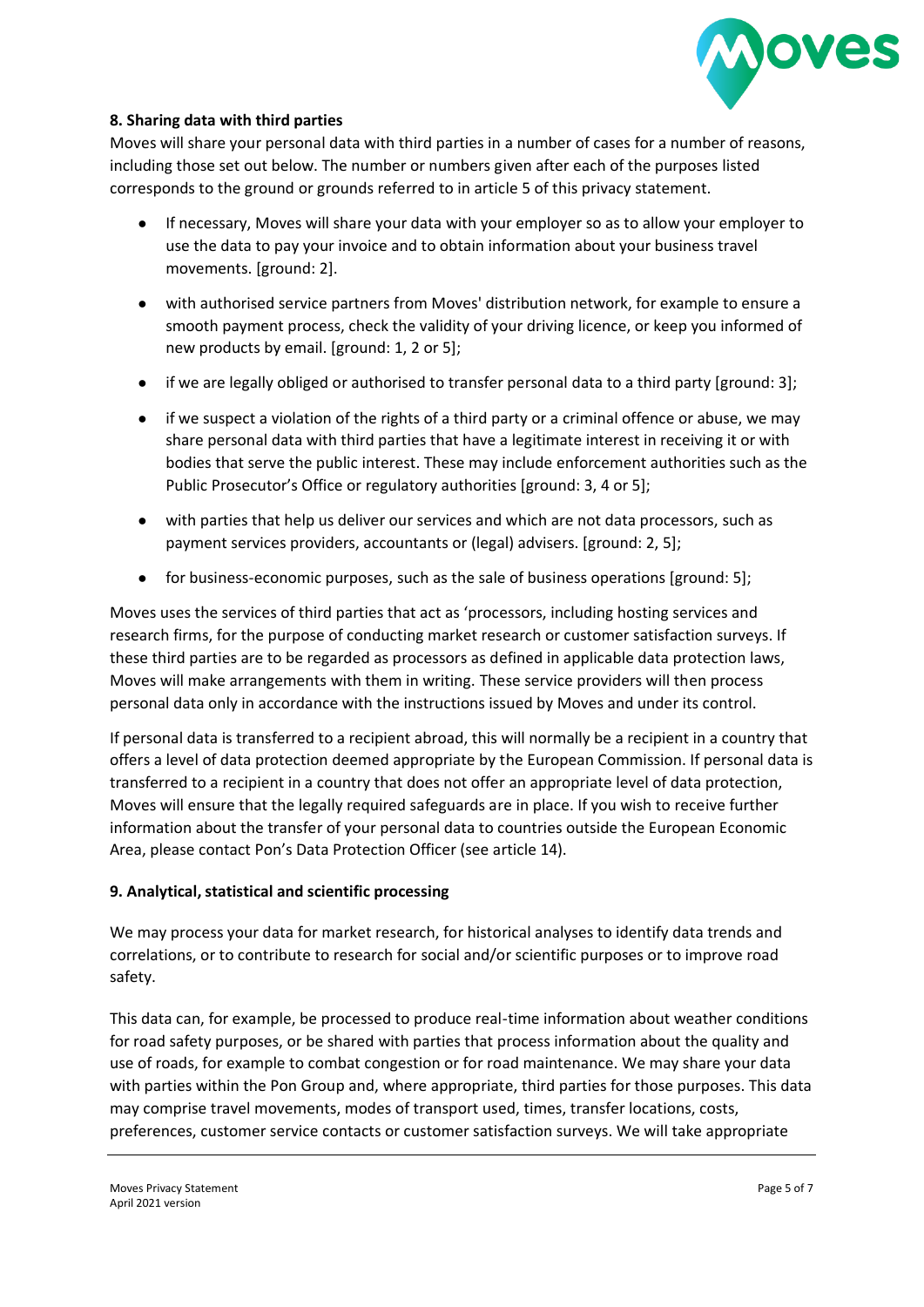

measures (such as hashing, aggregation and encryption) to protect your privacy so that neither the Pon Group nor any third party involved can trace the data directly to you as a natural person (pseudo-anonymous). We process your data on the basis of a legitimate interest. You can terminate the processing of your personal data for the purposes described in this article at any time via the settings menu in the App.

We will keep information about the Moves app, your use of our services, and the number of times that you have contacted us (but not the content of those contacts). This data will be used for statistical purposes. For example, there were 150 contact moments in 2020 on the subject of 'book a journey'.

## **10. Data retention**

We will keep your personal data for as long as is necessary or permitted for the purposes described in this privacy statement and in accordance with applicable laws. The criteria used to set the retention period include:

- The length of time that we have an ongoing relationship with you and provide services to you (for example, as long as you have an account with us or continue using our services).
- Whether there is a statutory obligation that we must meet (certain laws require, for example, that we keep our transaction records for a certain period of time before deleting them).
- Whether keeping the data is advisable in view of our legal position (for example, in connection with statutory limitation periods, disputes, or investigations by regulatory authorities).

On expiry of the retention period, Moves will anonymise your data or delete it permanently.

## **11. Website visitor tracking**

When you visit or use our website(s), services, applications, communication services (such as e-mail) and tools, we may use cookies, web beacons and other similar data storage technologies for the purpose of personalising advertisements and offering you a better, faster and safer customer experience. If you do not wish to accept cookies, you can indicate this. For more information about the use of cookies, please see our cookie statement (www.moves.nl). On our website(s) you may find links to other websites. We are not responsible for how these websites deal with your personal data. Please read the privacy statement of the website that you are visiting.

## **12. Your rights, including the right to object**

You have a right to know what personal data we hold about you and who we share your personal data with. You also have the right to obtain information about the Moves app issued to you. If you have consented to the processing of your personal data, you also have the right to withdraw your consent.